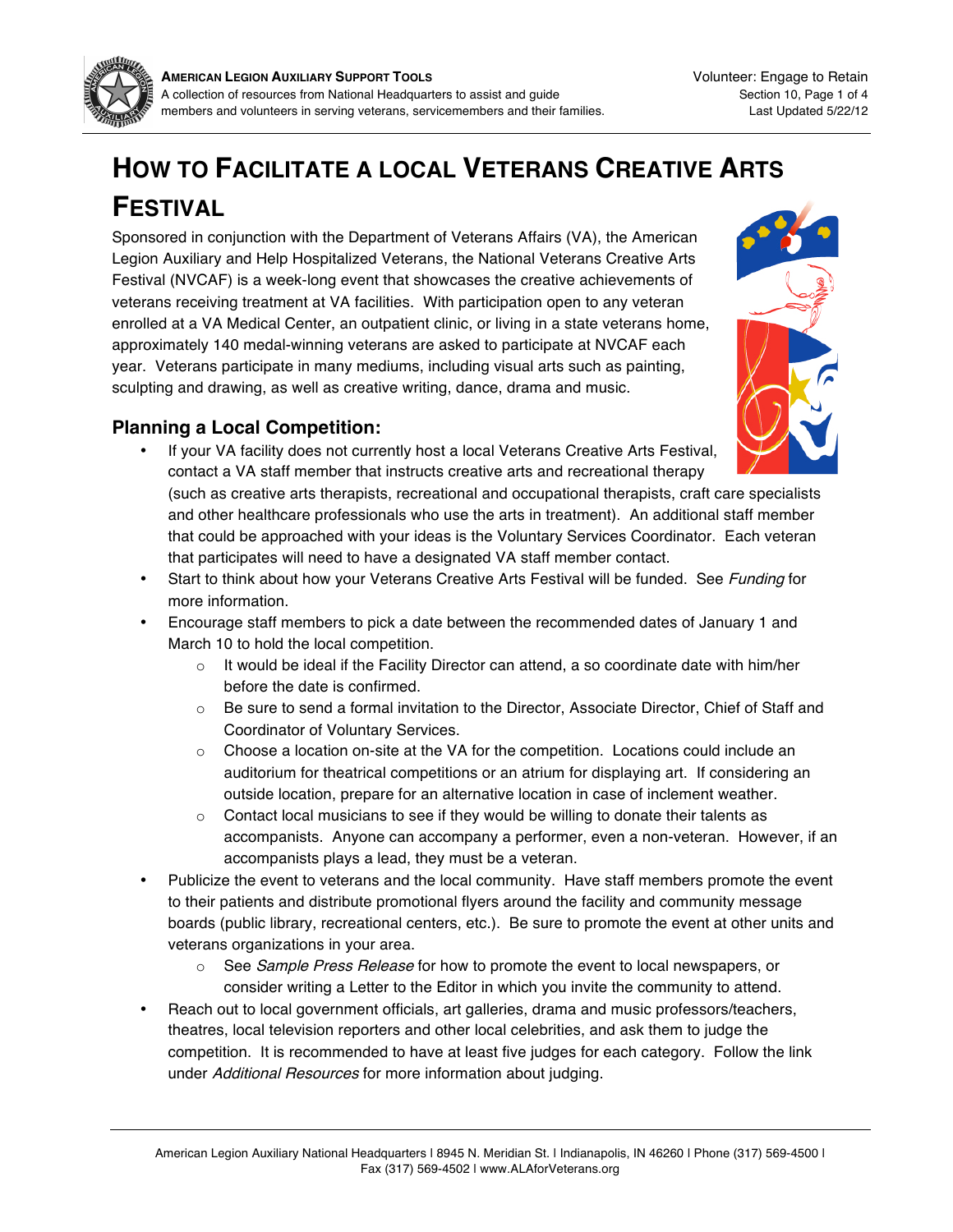

- Approach local companies to donate prizes for the winners. It might be most cost-effective to give a ribbon to place winners and award a prize only to first place. If the company cannot donate, they might be willing to provide the prize items at a reduced cost. Examples for prizes could included:
	- o Gift certificate to an art supply store, music store, book store or a mall
	- o Tickets to a play or movie theatre
	- o Art class sessions
	- $\circ$  Gift subscription to Auxiliary magazine or art magazine
- All paperwork for NVCAF entrants must be postmarked to the VA national chairpersons no later than April 1. In mid-March, follow up with VA staff members to make sure that all the forms and other submission regulations have been followed. If not, offer to help in any way possible.

### **Funding:**

- While the housing, meals, ground transportation, and other routine expenses for veterans invited to attend NVCAF are covered through national festival funds, additional expenses, such as travel arrangements, are the responsibility of the local VA facility.
	- $\circ$  If promotional items, prizes and other services (such as accompanying musicians) are not donated, there will be additional costs.
	- $\circ$  Some American Legion Auxiliary departments have funds (donated from units) for travel expenses for veterans selected to participate in NVCAF, or have allocated for other items, such as prizes, to be used by specific VA facilities.
- Ask for donations. Remember, the worst someone can say is "no"; you never know what you will get if you don't ask. Everything needed for a local competition, including travel arrangements, can be donated. Ask other service organizations that volunteer at the VA facility to help collect donations.
	- $\circ$  If an individual or business can't donate a product, see if they will donate money.
- Examples of possible fundraisers include:
	- $\circ$  A craft fair. Participants would need to pre-purchase their booths. Auxiliary members could sell concessions.
	- $\circ$  A street painting festival. Partner with the city to host this event. Artists will need to sponsor themselves or find a sponsor.
		- Consider finding a sponsor(s) to provide all artists with the same supplies, and ensure that medium used on the sidewalks are temporary.
		- Have artists submit depictions of the art they will draw ahead of time.
		- Coordinate with the local newspaper to cover the festival (ex. A lifestyle reporter). Work out a deal to have a group of veterans select the best art, possibly called "Veterans Choice", and feature the winning artwork in the newspaper.

### **Additional Resources:**

- www.creativeartsfestival.va.gov
	- Rules for participation and official judging; printable entry forms; etc. The competition handbook is only available online during the months of January, February and March. For specific information regarding the competition process, contact Elizabeth Mackey, NVCAF Director at Elizabeth.Mackey@va.gov.
- www.streetpaintingfestivalinc.org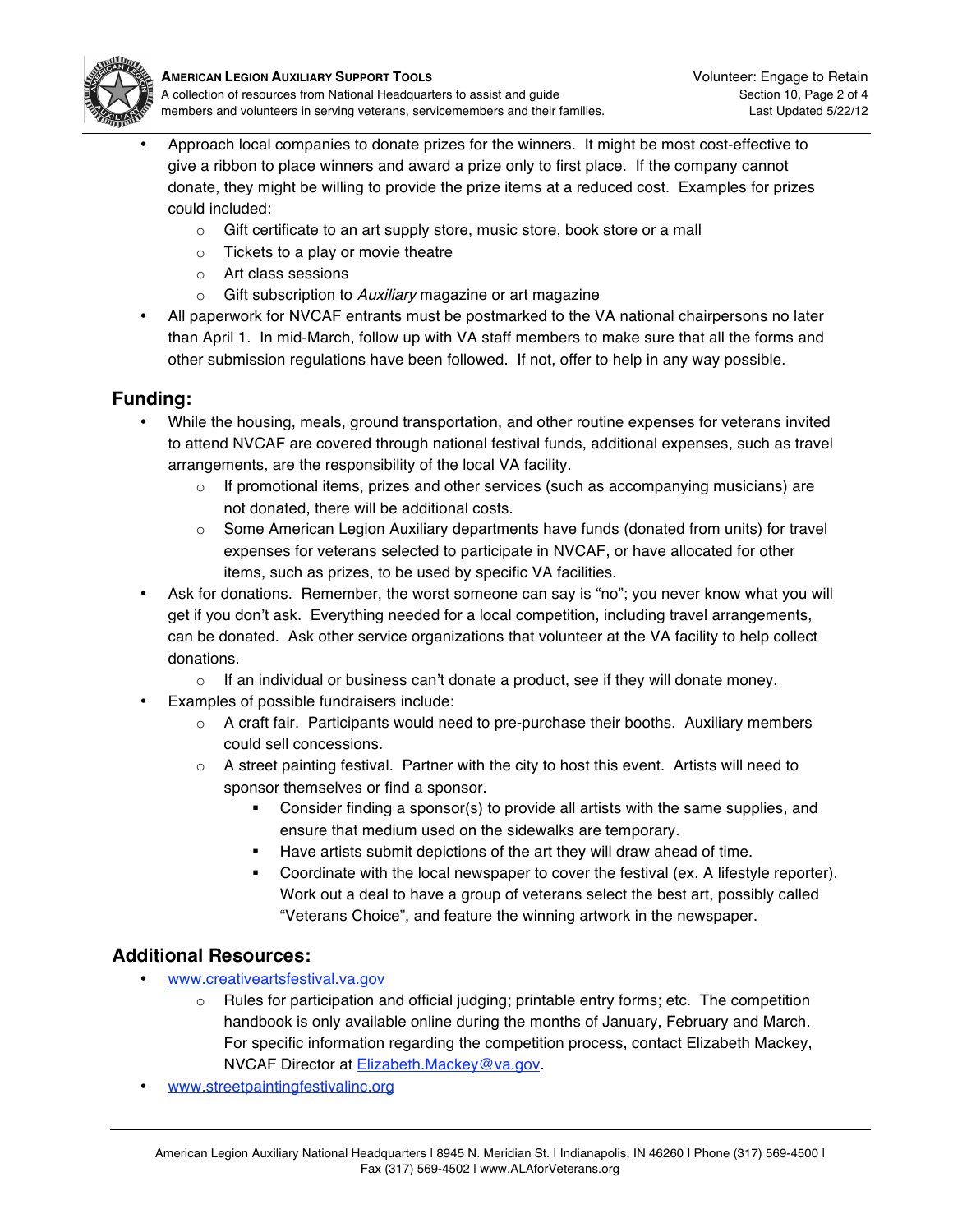

o Large street painting festival in Florida, with sponsorship information and artist applications. You will want to start on a smaller scale, so charge accordingly.



## American Legion Auxiliary News Release

Street Address, City, State ZIP Code

### www.ALAforVeterans.org, [your unit's website, if available]

Contact: [Unit PR Chairman], [Unit PR Chairman's Phone Number]; [Unit PR Chairman's E-mail Address] for [Department President's Name]

### [DATE]

FOR IMMEDIATE RELEASE:

#### **Local Veterans Exhibit Art Talent**

[CITY]- Artwork by local veterans will be on display to the public at the [Facility Name] on [Date] at **[Time]**. It is estimated that over  $\frac{f}{f}$  pieces of art will be on display. Categories consist of fine art such as painting, drawing, sculpture and photography; applied art that includes ceramics, woodcarving, needlework and leatherwork; and craft kits such as string art, poster art and fabric art.

Local artists will judge the artwork to determine first, second and third place in each category. The first place winning pieces will advance on to the national level where they will compete with entries submitted by veterans from other VA facilities around the country.

The competition is an annual event that provides veterans receiving treatment at VA facilities the opportunity to participate in creative self-expression in art, creative writing, dance, drama and music as part of their therapy, and to gain recognition for these artistic accomplishments. First place winners from the national competition will be invited to attend the National Veterans Creative Arts Festival, hosted this year by the Tomah VA Medical Center in La Crosse, Wisconsin the week of October 18-25 with the art exhibit and stage show performance on Sunday, October 24. For more information visit www.creativeartsfestival.va.gov

The American Legion Auxiliary has actively supported this event since 2000, when Past National President Kris West realized the importance this festival held. "This program allows our beloved veterans to rehabilitate their lives, giving them self-respect and confidence that many are lacking through creative outlets of music, dance, drama and other artistic endeavors," states West.

Founded in 1919, the American Legion Auxiliary is the world's largest patriotic women's service organization. With a membership over 850,000, local Auxiliary units have a strong presence in more than 9,500 communities nationwide. The Auxiliary's mission to *serve veterans, their families and their*